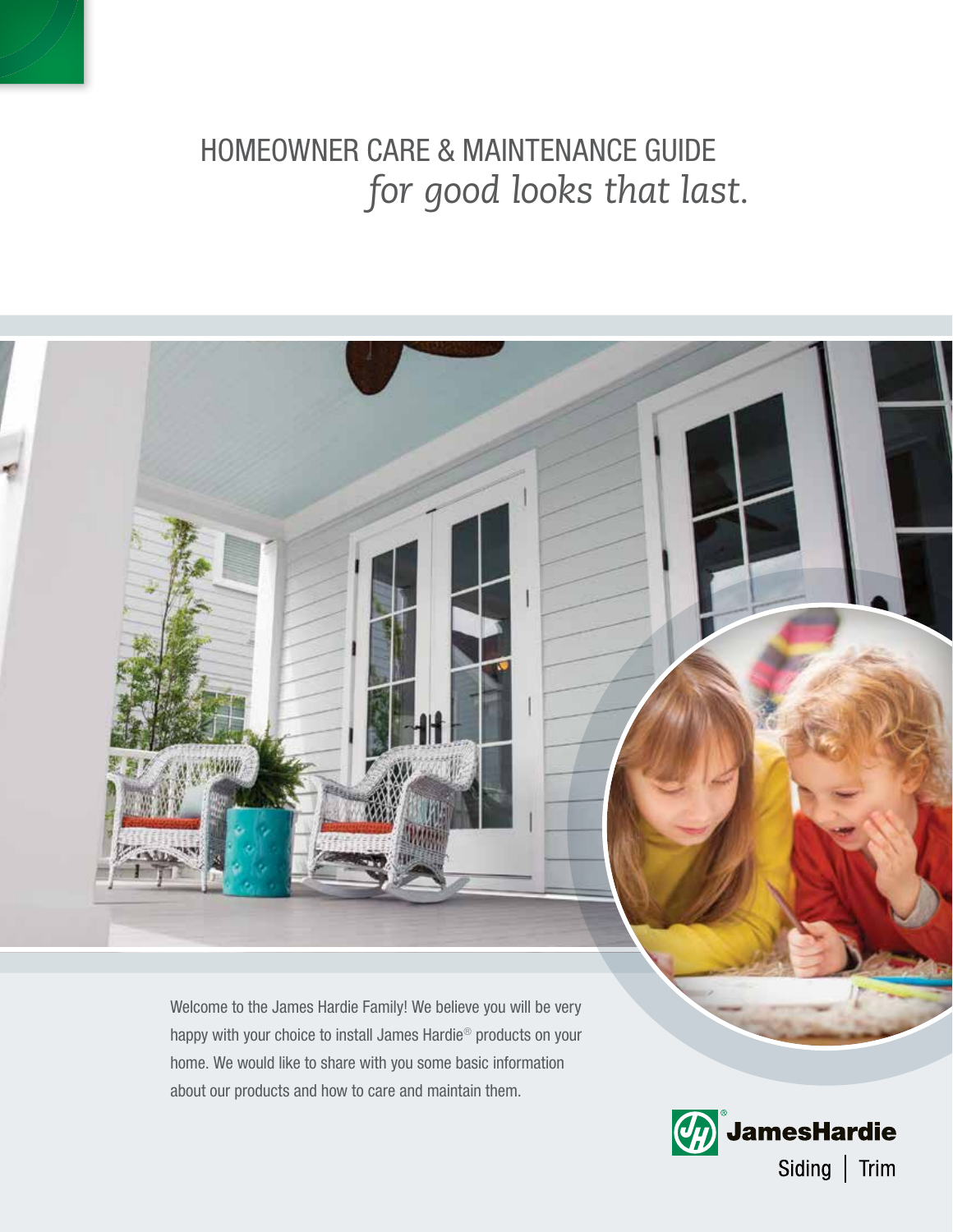

Please follow these recommendations on caring for your James Hardie products. Damage to siding and trim arising from improper cleaning or maintenance may not be covered by the James Hardie warranty. Soft All Paint Brush

## *Cleaning your siding and trim*

Follow these recommendations to clean the exterior of your home and to help maintain the beauty and value of your James Hardie siding.

• Wash down the exterior surfaces every 6 to 12 months with a garden hose to remove dirt and debris, gently clean the siding with the soft brush or wet soft cloth in a side to side motion in the direction of the plank siding.

NOTE: Clean by working small sections at a time, starting your way down to prevent dripping or streaking onto the cleaned area.

• A low pressure water spray\* and a soft medium bristle (nonmetal) brush is most suitable for cleaning fiber cement products

NOTE: Acid and high pressure washing can damage the fiber cement surface and is not recommended

• Clean James Hardie ColorPlus® products by using water and a soft brush or cloth. For stubborn dirt or stains, a mild detergent and a soft brush may be used

NOTE: For paint applied in the field, refer to the paint manufacturer for washing and maintenance requirements



Horsehair Brush



Chip Brush



Siding Brush





#### \*PRESSURE WASHER WARNING:

Extra care should be taken when cleaning your siding and trim using a pressure washer. To minimize the chance of damaging your siding and trim use a wide fan tip, keep a minimum of 6 feet from the wall and keep the pressure below 1500 psi.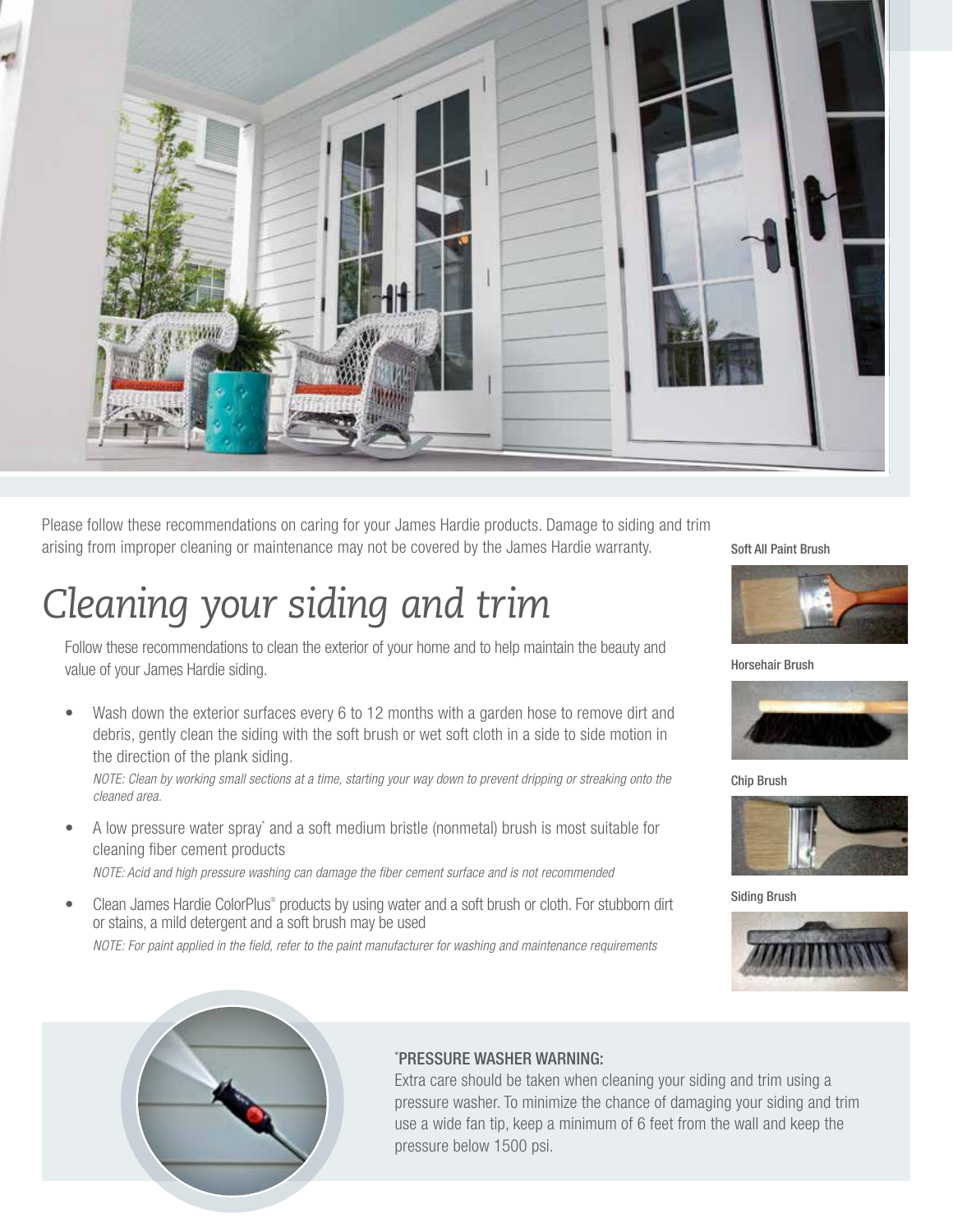## *General Maintenance*

Maintaining the exterior of your home helps prevent water intrusion and is an important part of sustaining the beauty and value of your home. The extent and nature of maintenance will depend on the the design of your house, its geographic location, the amount of weather and sun exposure, and the landscaping near your house. As a guide, it is recommended that normal care and maintenance tasks include:

- Installing gutters and downspouts on your home if they are already present when you purchased the home
- Cleaning out your gutters, blocked pipes, and overflows as required
- Keeping vegetation such as shrubs, bushes, and small trees trimmed back and away from the home and siding
- Adjusting sprinkler systems so they do not excessively spray on walls or continuously soak the ground near your house
- Avoiding direct contact with deicing salts. The salts may prematurely damage the finished look of the siding. James Hardie recommends the use of sand or gravel to manage snowy or icy surfaces near siding
- Ensuring required external ground clearances (typically 6 in.) and drainage slopes are maintained

NOTE: Do not in fill landscaping up to the siding



*It is a good practice to keep gutters, blocked pipes, and overflows clean of any debris, leaves, twigs and dirt.*

*Avoid direct contact with deicing salts.*





*It is a good practice to keep vegetation such as shrubs, bushes and small trees trimmed back away from home and siding.*